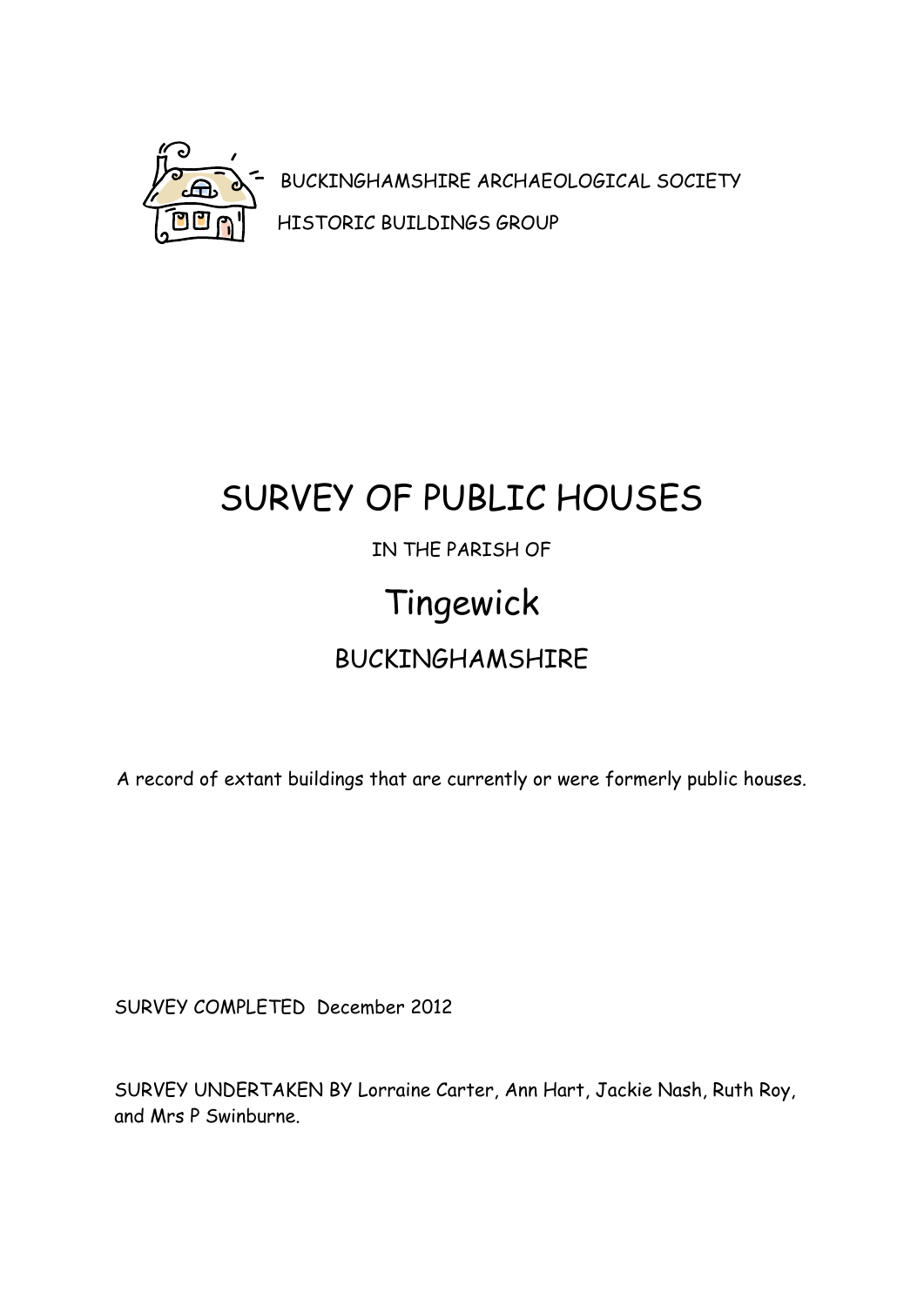| NA if still open Dates<br>Yes - over 50<br>1872-1972 1832-1939<br><b>Main Street</b><br>1729 NA<br>1753-1828<br>ABC A Brewer; s Compendium<br>Pub<br>vears<br>Yes - over 50<br>1753*<br>1753-1828<br><b>Main Street</b><br>1872-1972 1831-1939  * First recorded. Hosted Crown Friendly Society in 19th century<br>Pub<br>vears<br>Yes - over 50<br>house - currently<br>1872-1963 1831-1939  *First recorded. Hosted White Hart Friendly Society in 19th century<br><b>Main Street</b><br>1753*<br>1963 1753-1828<br><b>White Hart</b><br>empty<br>years<br><b>Buckingham Rd Little</b><br>Yes-over 50<br>According to Register of Ale House Keepers and first landlord's name - this may have<br>Originally the<br>1765 NA<br>1765-1828<br>1872-1972 1842-1939 been called The Squirrel first.<br>Sauirrel?<br>Red Lion<br>Tingewick<br>Pub<br>vears<br>Yes-over 50<br>1756<br>1876 1756-1828<br>Plough<br>Holly Tree<br>1872-1875 1831-1853 Registered under Chetwode as on parish border<br>Chetwode<br>vears<br>house<br>1872-1939 1869-1935 A beer house<br>1842<br>1938 no<br>ves - 1842<br><b>Main Street</b><br>demolished<br>Fox<br>1872-1876 1869-1876<br>1866<br>1876 no<br>Yes - 1866<br>Not known<br>According to Register of Ale House Keepers and first landlord's name - this may have<br>1754<br>1766 1754-1766<br>become The Red Lion<br>Later the Red Lion? possibly Little Tingewick<br>Squirrel<br>No<br>no<br>Wheatsheaf<br>1754 1753-1754<br>$1753*$<br>No<br>Not known<br>*First recorded.<br>no<br>no<br>Bole<br>$1753*$<br>1756 1753-1756<br><b>No</b><br>Not known<br>*First recorded<br>no<br>no<br>Is not named as Pig and Whistle in records - only listed as an off licence - but known<br>1877<br>1877-1929 1877-1920 locally as the Old Pig and Whistle<br>Pig and Whistle<br>No sign 1<br>1930 no<br>Cross Lane<br>Two houses<br>No<br>1753<br>1753<br><b>No</b><br>Not known<br>1753*<br>*First recorded<br>no<br>no<br>No sign 2<br>1753*<br>1755 1753-1755<br>No<br>Not known<br>*First recorded<br>no<br>no<br>No<br>No sign 3<br>1768<br>1780 1768-1780<br>Not known<br>no<br>n <sub>0</sub><br>Current resident was told in the 1970s that the house used to be The Blackbird. May<br>Mentioned in Buckingham Express article by<br>have been one of the early pubs which appeared in the Register of Ale House Keepers<br>Arnold Baines in 1933 and in Tingewick News in<br>1970s<br>but no sign given (see above) as The Blackbird is not named in any records.<br><b>Little Tingewick</b><br>not known<br>No<br>not known<br>no<br>no<br>house<br>no<br>Mentioned in Buckingham Express article by<br>Supposedly near the Red Lion. May have been one of the early pubs which appeared in<br>the Register of Ale House Keepers but no sign given (see above) as the White Horse is<br>Arnold Baines in 1933 and in Tingewick News in<br>1970s<br>Little Tingewick<br>not named in any recprds.<br>not known<br>No<br>not known<br>no<br>no | Pub name         | Alternative name Address |                        | Date open | Date closed | Register<br>House K<br>$\overline{a}$<br>동 흚 | Licensed<br>ˈictuallers |       | ᅚ<br>'Sessions<br>Records | Trade<br>Directories | <b>Notes</b>                                                                          | <b>Secondary sources</b>                       | <b>Current use</b> |
|----------------------------------------------------------------------------------------------------------------------------------------------------------------------------------------------------------------------------------------------------------------------------------------------------------------------------------------------------------------------------------------------------------------------------------------------------------------------------------------------------------------------------------------------------------------------------------------------------------------------------------------------------------------------------------------------------------------------------------------------------------------------------------------------------------------------------------------------------------------------------------------------------------------------------------------------------------------------------------------------------------------------------------------------------------------------------------------------------------------------------------------------------------------------------------------------------------------------------------------------------------------------------------------------------------------------------------------------------------------------------------------------------------------------------------------------------------------------------------------------------------------------------------------------------------------------------------------------------------------------------------------------------------------------------------------------------------------------------------------------------------------------------------------------------------------------------------------------------------------------------------------------------------------------------------------------------------------------------------------------------------------------------------------------------------------------------------------------------------------------------------------------------------------------------------------------------------------------------------------------------------------------------------------------------------------------------------------------------------------------------------------------------------------------------------------------------------------------------------------------------------------------------------------------------------------------------------------------------------------------------------------------------------------------------------------------------------------------------------------------------------------------------------------------------------------------------------------------------------------------------------------------------------------------------------------------------------------------------------------|------------------|--------------------------|------------------------|-----------|-------------|----------------------------------------------|-------------------------|-------|---------------------------|----------------------|---------------------------------------------------------------------------------------|------------------------------------------------|--------------------|
|                                                                                                                                                                                                                                                                                                                                                                                                                                                                                                                                                                                                                                                                                                                                                                                                                                                                                                                                                                                                                                                                                                                                                                                                                                                                                                                                                                                                                                                                                                                                                                                                                                                                                                                                                                                                                                                                                                                                                                                                                                                                                                                                                                                                                                                                                                                                                                                                                                                                                                                                                                                                                                                                                                                                                                                                                                                                                                                                                                                        |                  |                          | Leave blank if unknown |           |             |                                              | Dates                   | Dates | <b>Dates</b>              | Dates                | Anything important such as date of rebuilding; differing dates from secondary sources | eq Local history book (Author, Title and Date) | eq Pub/House/Shop  |
|                                                                                                                                                                                                                                                                                                                                                                                                                                                                                                                                                                                                                                                                                                                                                                                                                                                                                                                                                                                                                                                                                                                                                                                                                                                                                                                                                                                                                                                                                                                                                                                                                                                                                                                                                                                                                                                                                                                                                                                                                                                                                                                                                                                                                                                                                                                                                                                                                                                                                                                                                                                                                                                                                                                                                                                                                                                                                                                                                                                        | <b>Royal Oak</b> |                          |                        |           |             |                                              |                         |       |                           |                      |                                                                                       |                                                |                    |
|                                                                                                                                                                                                                                                                                                                                                                                                                                                                                                                                                                                                                                                                                                                                                                                                                                                                                                                                                                                                                                                                                                                                                                                                                                                                                                                                                                                                                                                                                                                                                                                                                                                                                                                                                                                                                                                                                                                                                                                                                                                                                                                                                                                                                                                                                                                                                                                                                                                                                                                                                                                                                                                                                                                                                                                                                                                                                                                                                                                        |                  |                          |                        |           |             |                                              |                         |       |                           |                      |                                                                                       |                                                |                    |
|                                                                                                                                                                                                                                                                                                                                                                                                                                                                                                                                                                                                                                                                                                                                                                                                                                                                                                                                                                                                                                                                                                                                                                                                                                                                                                                                                                                                                                                                                                                                                                                                                                                                                                                                                                                                                                                                                                                                                                                                                                                                                                                                                                                                                                                                                                                                                                                                                                                                                                                                                                                                                                                                                                                                                                                                                                                                                                                                                                                        | Crown            |                          |                        |           |             |                                              |                         |       |                           |                      |                                                                                       |                                                |                    |
|                                                                                                                                                                                                                                                                                                                                                                                                                                                                                                                                                                                                                                                                                                                                                                                                                                                                                                                                                                                                                                                                                                                                                                                                                                                                                                                                                                                                                                                                                                                                                                                                                                                                                                                                                                                                                                                                                                                                                                                                                                                                                                                                                                                                                                                                                                                                                                                                                                                                                                                                                                                                                                                                                                                                                                                                                                                                                                                                                                                        |                  |                          |                        |           |             |                                              |                         |       |                           |                      |                                                                                       |                                                |                    |
|                                                                                                                                                                                                                                                                                                                                                                                                                                                                                                                                                                                                                                                                                                                                                                                                                                                                                                                                                                                                                                                                                                                                                                                                                                                                                                                                                                                                                                                                                                                                                                                                                                                                                                                                                                                                                                                                                                                                                                                                                                                                                                                                                                                                                                                                                                                                                                                                                                                                                                                                                                                                                                                                                                                                                                                                                                                                                                                                                                                        |                  |                          |                        |           |             |                                              |                         |       |                           |                      |                                                                                       |                                                |                    |
|                                                                                                                                                                                                                                                                                                                                                                                                                                                                                                                                                                                                                                                                                                                                                                                                                                                                                                                                                                                                                                                                                                                                                                                                                                                                                                                                                                                                                                                                                                                                                                                                                                                                                                                                                                                                                                                                                                                                                                                                                                                                                                                                                                                                                                                                                                                                                                                                                                                                                                                                                                                                                                                                                                                                                                                                                                                                                                                                                                                        |                  |                          |                        |           |             |                                              |                         |       |                           |                      |                                                                                       |                                                |                    |
|                                                                                                                                                                                                                                                                                                                                                                                                                                                                                                                                                                                                                                                                                                                                                                                                                                                                                                                                                                                                                                                                                                                                                                                                                                                                                                                                                                                                                                                                                                                                                                                                                                                                                                                                                                                                                                                                                                                                                                                                                                                                                                                                                                                                                                                                                                                                                                                                                                                                                                                                                                                                                                                                                                                                                                                                                                                                                                                                                                                        |                  |                          |                        |           |             |                                              |                         |       |                           |                      |                                                                                       |                                                |                    |
|                                                                                                                                                                                                                                                                                                                                                                                                                                                                                                                                                                                                                                                                                                                                                                                                                                                                                                                                                                                                                                                                                                                                                                                                                                                                                                                                                                                                                                                                                                                                                                                                                                                                                                                                                                                                                                                                                                                                                                                                                                                                                                                                                                                                                                                                                                                                                                                                                                                                                                                                                                                                                                                                                                                                                                                                                                                                                                                                                                                        |                  |                          |                        |           |             |                                              |                         |       |                           |                      |                                                                                       |                                                |                    |
|                                                                                                                                                                                                                                                                                                                                                                                                                                                                                                                                                                                                                                                                                                                                                                                                                                                                                                                                                                                                                                                                                                                                                                                                                                                                                                                                                                                                                                                                                                                                                                                                                                                                                                                                                                                                                                                                                                                                                                                                                                                                                                                                                                                                                                                                                                                                                                                                                                                                                                                                                                                                                                                                                                                                                                                                                                                                                                                                                                                        |                  |                          |                        |           |             |                                              |                         |       |                           |                      |                                                                                       |                                                |                    |
|                                                                                                                                                                                                                                                                                                                                                                                                                                                                                                                                                                                                                                                                                                                                                                                                                                                                                                                                                                                                                                                                                                                                                                                                                                                                                                                                                                                                                                                                                                                                                                                                                                                                                                                                                                                                                                                                                                                                                                                                                                                                                                                                                                                                                                                                                                                                                                                                                                                                                                                                                                                                                                                                                                                                                                                                                                                                                                                                                                                        |                  |                          |                        |           |             |                                              |                         |       |                           |                      |                                                                                       |                                                |                    |
|                                                                                                                                                                                                                                                                                                                                                                                                                                                                                                                                                                                                                                                                                                                                                                                                                                                                                                                                                                                                                                                                                                                                                                                                                                                                                                                                                                                                                                                                                                                                                                                                                                                                                                                                                                                                                                                                                                                                                                                                                                                                                                                                                                                                                                                                                                                                                                                                                                                                                                                                                                                                                                                                                                                                                                                                                                                                                                                                                                                        |                  |                          |                        |           |             |                                              |                         |       |                           |                      |                                                                                       |                                                |                    |
|                                                                                                                                                                                                                                                                                                                                                                                                                                                                                                                                                                                                                                                                                                                                                                                                                                                                                                                                                                                                                                                                                                                                                                                                                                                                                                                                                                                                                                                                                                                                                                                                                                                                                                                                                                                                                                                                                                                                                                                                                                                                                                                                                                                                                                                                                                                                                                                                                                                                                                                                                                                                                                                                                                                                                                                                                                                                                                                                                                                        |                  |                          |                        |           |             |                                              |                         |       |                           |                      |                                                                                       |                                                |                    |
|                                                                                                                                                                                                                                                                                                                                                                                                                                                                                                                                                                                                                                                                                                                                                                                                                                                                                                                                                                                                                                                                                                                                                                                                                                                                                                                                                                                                                                                                                                                                                                                                                                                                                                                                                                                                                                                                                                                                                                                                                                                                                                                                                                                                                                                                                                                                                                                                                                                                                                                                                                                                                                                                                                                                                                                                                                                                                                                                                                                        |                  |                          |                        |           |             |                                              |                         |       |                           |                      |                                                                                       |                                                |                    |
|                                                                                                                                                                                                                                                                                                                                                                                                                                                                                                                                                                                                                                                                                                                                                                                                                                                                                                                                                                                                                                                                                                                                                                                                                                                                                                                                                                                                                                                                                                                                                                                                                                                                                                                                                                                                                                                                                                                                                                                                                                                                                                                                                                                                                                                                                                                                                                                                                                                                                                                                                                                                                                                                                                                                                                                                                                                                                                                                                                                        |                  |                          |                        |           |             |                                              |                         |       |                           |                      |                                                                                       |                                                |                    |
|                                                                                                                                                                                                                                                                                                                                                                                                                                                                                                                                                                                                                                                                                                                                                                                                                                                                                                                                                                                                                                                                                                                                                                                                                                                                                                                                                                                                                                                                                                                                                                                                                                                                                                                                                                                                                                                                                                                                                                                                                                                                                                                                                                                                                                                                                                                                                                                                                                                                                                                                                                                                                                                                                                                                                                                                                                                                                                                                                                                        |                  |                          |                        |           |             |                                              |                         |       |                           |                      |                                                                                       |                                                |                    |
|                                                                                                                                                                                                                                                                                                                                                                                                                                                                                                                                                                                                                                                                                                                                                                                                                                                                                                                                                                                                                                                                                                                                                                                                                                                                                                                                                                                                                                                                                                                                                                                                                                                                                                                                                                                                                                                                                                                                                                                                                                                                                                                                                                                                                                                                                                                                                                                                                                                                                                                                                                                                                                                                                                                                                                                                                                                                                                                                                                                        |                  |                          |                        |           |             |                                              |                         |       |                           |                      |                                                                                       |                                                |                    |
|                                                                                                                                                                                                                                                                                                                                                                                                                                                                                                                                                                                                                                                                                                                                                                                                                                                                                                                                                                                                                                                                                                                                                                                                                                                                                                                                                                                                                                                                                                                                                                                                                                                                                                                                                                                                                                                                                                                                                                                                                                                                                                                                                                                                                                                                                                                                                                                                                                                                                                                                                                                                                                                                                                                                                                                                                                                                                                                                                                                        |                  |                          |                        |           |             |                                              |                         |       |                           |                      |                                                                                       |                                                |                    |
|                                                                                                                                                                                                                                                                                                                                                                                                                                                                                                                                                                                                                                                                                                                                                                                                                                                                                                                                                                                                                                                                                                                                                                                                                                                                                                                                                                                                                                                                                                                                                                                                                                                                                                                                                                                                                                                                                                                                                                                                                                                                                                                                                                                                                                                                                                                                                                                                                                                                                                                                                                                                                                                                                                                                                                                                                                                                                                                                                                                        |                  |                          |                        |           |             |                                              |                         |       |                           |                      |                                                                                       |                                                |                    |
|                                                                                                                                                                                                                                                                                                                                                                                                                                                                                                                                                                                                                                                                                                                                                                                                                                                                                                                                                                                                                                                                                                                                                                                                                                                                                                                                                                                                                                                                                                                                                                                                                                                                                                                                                                                                                                                                                                                                                                                                                                                                                                                                                                                                                                                                                                                                                                                                                                                                                                                                                                                                                                                                                                                                                                                                                                                                                                                                                                                        |                  |                          |                        |           |             |                                              |                         |       |                           |                      |                                                                                       |                                                |                    |
|                                                                                                                                                                                                                                                                                                                                                                                                                                                                                                                                                                                                                                                                                                                                                                                                                                                                                                                                                                                                                                                                                                                                                                                                                                                                                                                                                                                                                                                                                                                                                                                                                                                                                                                                                                                                                                                                                                                                                                                                                                                                                                                                                                                                                                                                                                                                                                                                                                                                                                                                                                                                                                                                                                                                                                                                                                                                                                                                                                                        |                  |                          |                        |           |             |                                              |                         |       |                           |                      |                                                                                       |                                                |                    |
|                                                                                                                                                                                                                                                                                                                                                                                                                                                                                                                                                                                                                                                                                                                                                                                                                                                                                                                                                                                                                                                                                                                                                                                                                                                                                                                                                                                                                                                                                                                                                                                                                                                                                                                                                                                                                                                                                                                                                                                                                                                                                                                                                                                                                                                                                                                                                                                                                                                                                                                                                                                                                                                                                                                                                                                                                                                                                                                                                                                        | Blackbird        |                          |                        |           |             |                                              |                         |       |                           |                      |                                                                                       |                                                |                    |
|                                                                                                                                                                                                                                                                                                                                                                                                                                                                                                                                                                                                                                                                                                                                                                                                                                                                                                                                                                                                                                                                                                                                                                                                                                                                                                                                                                                                                                                                                                                                                                                                                                                                                                                                                                                                                                                                                                                                                                                                                                                                                                                                                                                                                                                                                                                                                                                                                                                                                                                                                                                                                                                                                                                                                                                                                                                                                                                                                                                        |                  |                          |                        |           |             |                                              |                         |       |                           |                      |                                                                                       |                                                |                    |
|                                                                                                                                                                                                                                                                                                                                                                                                                                                                                                                                                                                                                                                                                                                                                                                                                                                                                                                                                                                                                                                                                                                                                                                                                                                                                                                                                                                                                                                                                                                                                                                                                                                                                                                                                                                                                                                                                                                                                                                                                                                                                                                                                                                                                                                                                                                                                                                                                                                                                                                                                                                                                                                                                                                                                                                                                                                                                                                                                                                        | White Horse      |                          |                        |           |             |                                              |                         |       |                           |                      |                                                                                       |                                                |                    |

#### BAS Historic Buildings Group **Survey of Public Houses**

**Parish Summary Spreadsheet for Tingewick**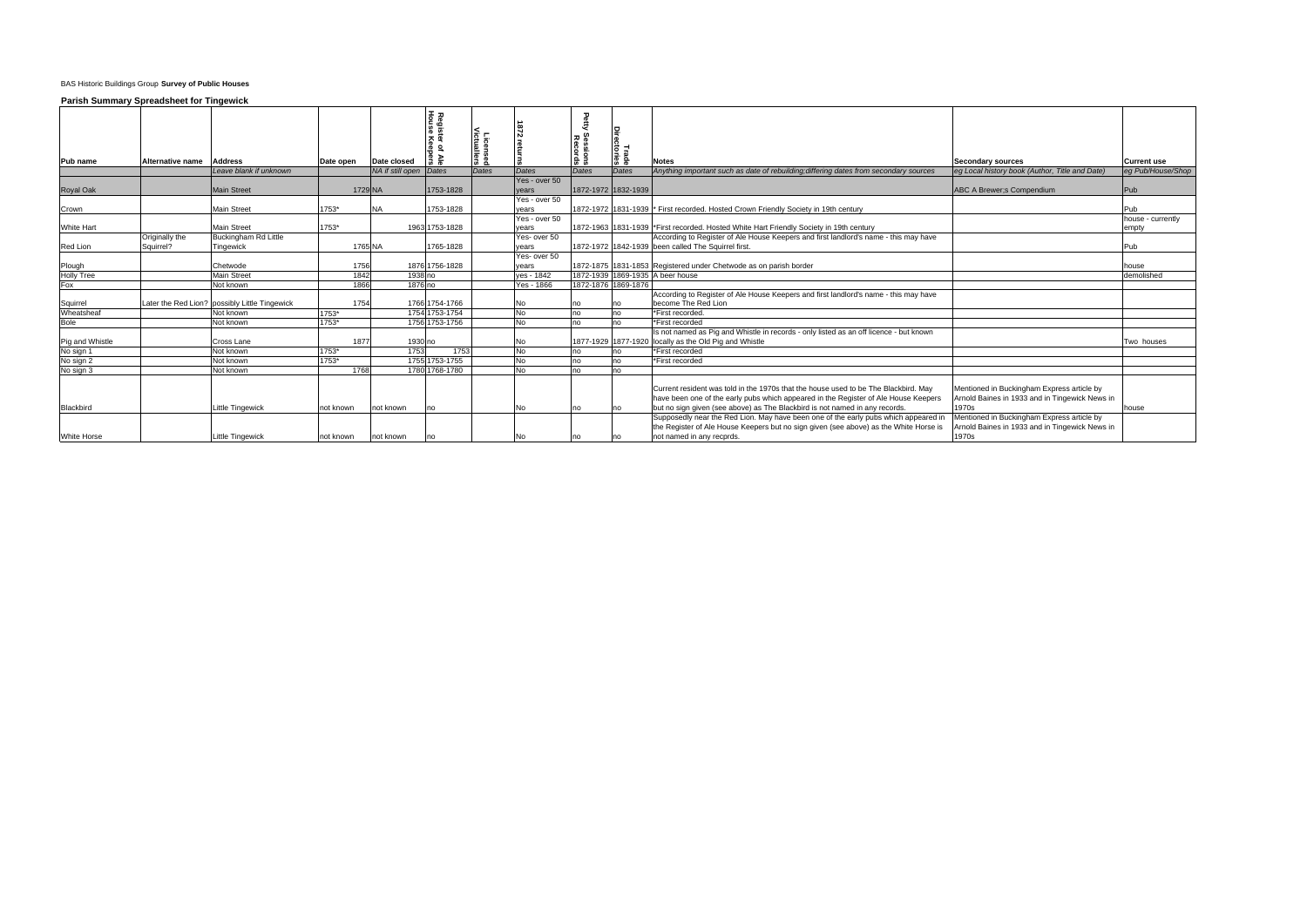| Pub name                     | <b>Blackbird</b>                                                                                                                                                                                                                                                                                                                                                                                     |
|------------------------------|------------------------------------------------------------------------------------------------------------------------------------------------------------------------------------------------------------------------------------------------------------------------------------------------------------------------------------------------------------------------------------------------------|
| <b>Address</b>               | Fairview<br><b>Little Tingewick</b><br><b>MK184AG</b>                                                                                                                                                                                                                                                                                                                                                |
| Location (Grid<br>Reference) | SP64103280                                                                                                                                                                                                                                                                                                                                                                                           |
| <b>Brewery</b>               | N/A                                                                                                                                                                                                                                                                                                                                                                                                  |
| <b>Current use</b>           | <b>Private House</b>                                                                                                                                                                                                                                                                                                                                                                                 |
| <b>Brief description</b>     | Front mid $19th$ century – back wing considerably older.<br>Red brick with burnt headers to front elevation. Pitched roof<br>Modern conservatory extension to right. uPVC casement window<br>to left of timber and half glazed central front door. 1 <sup>st</sup> floor-<br>windows each side of smaller central window . Slate roof, brick<br>stacks at gable ends and one centrally on rear wing. |
| Date visited                 | 1/11/12                                                                                                                                                                                                                                                                                                                                                                                              |
| Photo                        | <b>Ruth Roy</b>                                                                                                                                                                                                                                                                                                                                                                                      |
| Recorded by                  | <b>Ruth Roy</b>                                                                                                                                                                                                                                                                                                                                                                                      |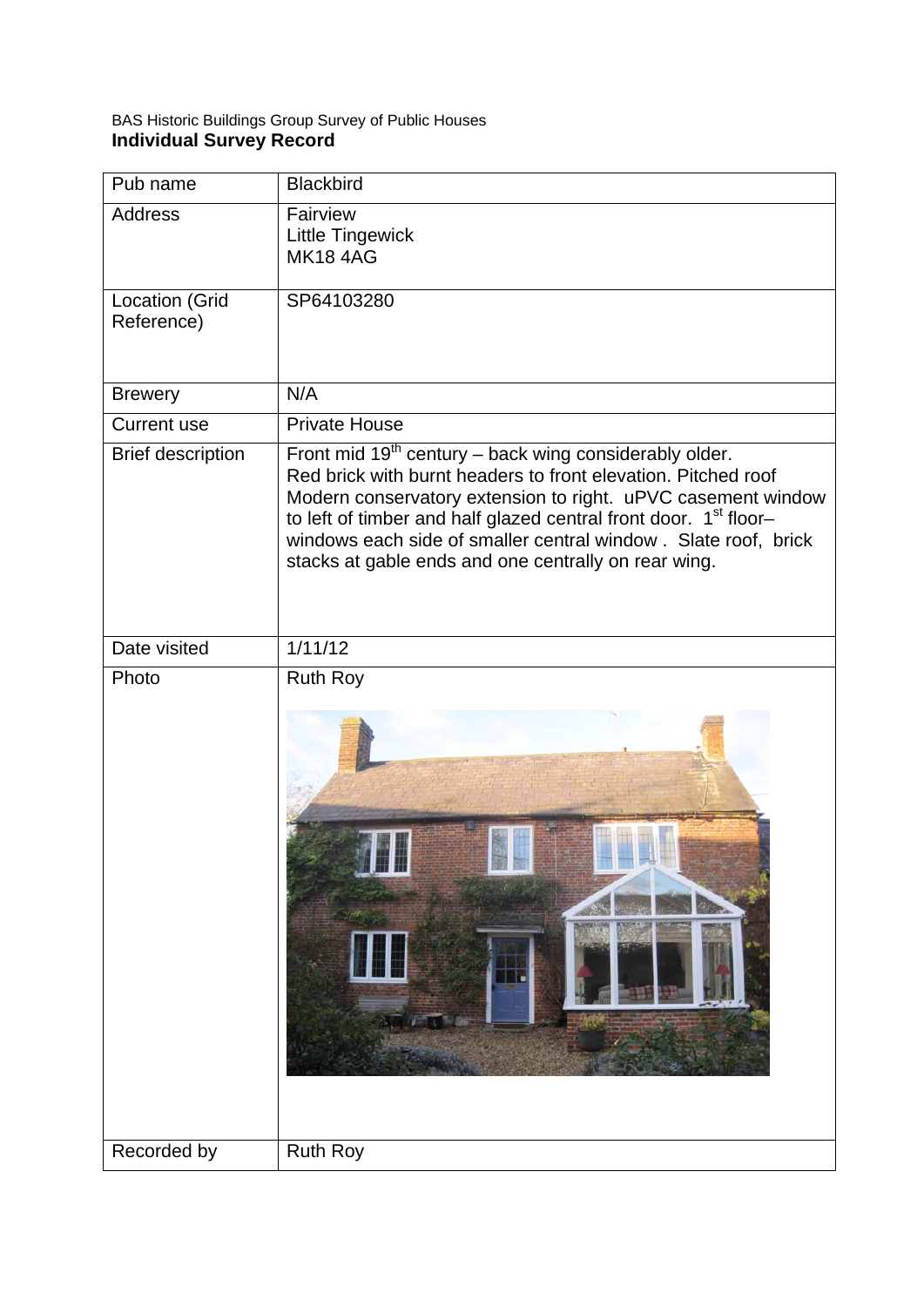| Pub name                            | <b>The Crown</b>                                                                                                                                                                                                                                                                                                                                                                            |
|-------------------------------------|---------------------------------------------------------------------------------------------------------------------------------------------------------------------------------------------------------------------------------------------------------------------------------------------------------------------------------------------------------------------------------------------|
| <b>Address</b>                      | Main Street (South Side)<br>Tingewick                                                                                                                                                                                                                                                                                                                                                       |
| <b>Location (Grid</b><br>Reference) | SP65693290                                                                                                                                                                                                                                                                                                                                                                                  |
| <b>Brewery</b>                      | <b>Charles Wells</b>                                                                                                                                                                                                                                                                                                                                                                        |
| <b>Current use</b>                  | <b>Public House</b>                                                                                                                                                                                                                                                                                                                                                                         |
| <b>Brief description</b>            | Grade 11 listed 1983                                                                                                                                                                                                                                                                                                                                                                        |
|                                     | 17 <sup>th</sup> Century rubble stone house re-faced with brick in 18 <sup>th</sup><br>Century. Tile roof with RH gable coiled in brick. Stacks to RH<br>gable and between LH bays. 2 storeys. 4 bays with mullioned<br>and transomed windows to first floor.<br>Ground floor is irregular with 2 angled bay bays, the RH one with<br>sash windows. Door in brick porch to right of centre. |
| Date visited                        | $4th$ July 2012                                                                                                                                                                                                                                                                                                                                                                             |
| Photo                               | Little                                                                                                                                                                                                                                                                                                                                                                                      |
| Recorded by                         | Mrs P Swinburne                                                                                                                                                                                                                                                                                                                                                                             |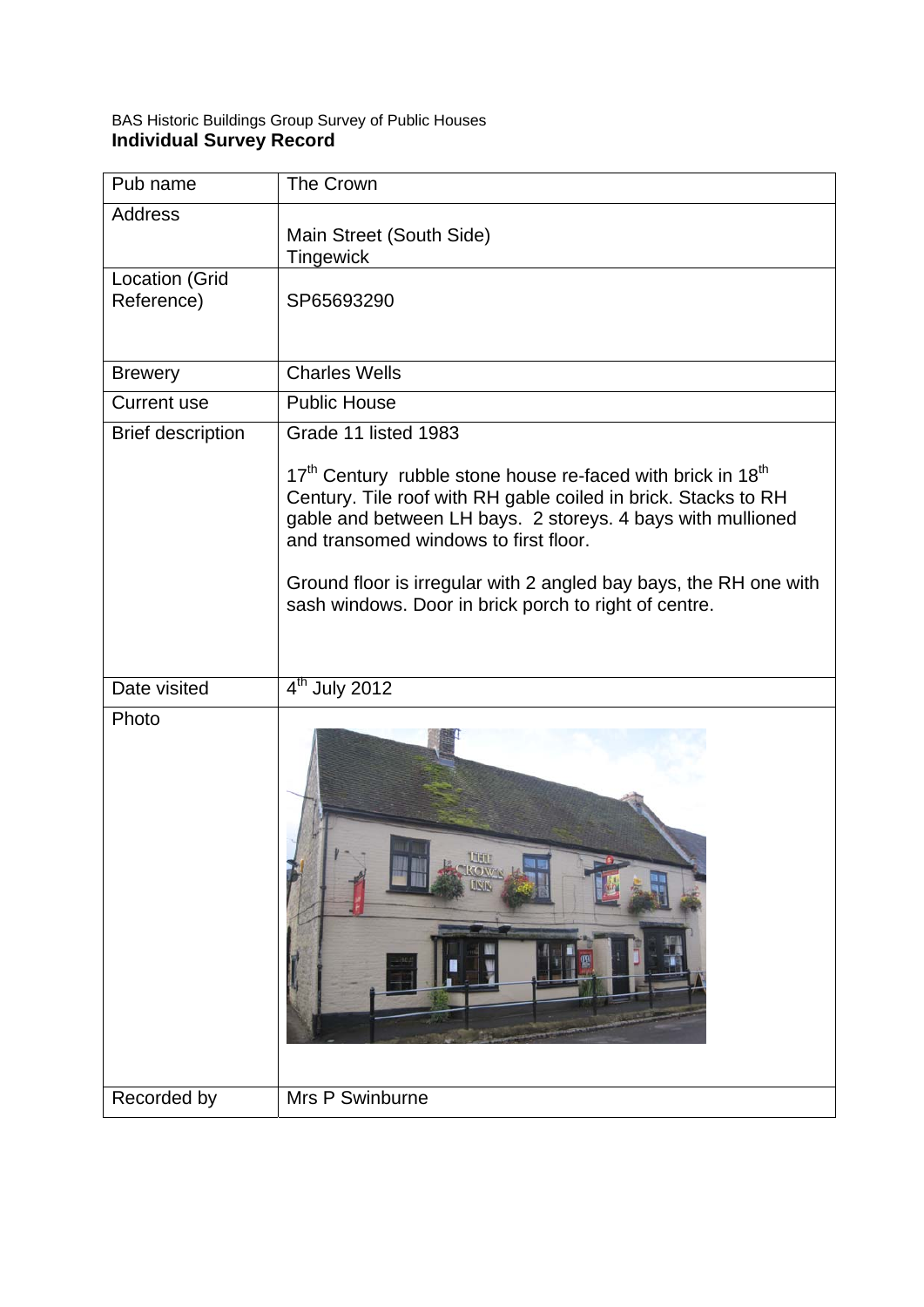| Pub name                            | The Holly Tree                                                                                                                                                                                                                                                                                                                                                               |
|-------------------------------------|------------------------------------------------------------------------------------------------------------------------------------------------------------------------------------------------------------------------------------------------------------------------------------------------------------------------------------------------------------------------------|
| <b>Address</b>                      | <b>Main Street Tingewick</b>                                                                                                                                                                                                                                                                                                                                                 |
| <b>Location (Grid</b><br>Reference) | SP65350 32900                                                                                                                                                                                                                                                                                                                                                                |
| <b>Brewery</b>                      | n/a                                                                                                                                                                                                                                                                                                                                                                          |
| <b>Current use</b>                  | Demolished                                                                                                                                                                                                                                                                                                                                                                   |
| <b>Brief description</b>            | 18 <sup>th</sup> century Brick frontage, angled to allow for curve in road.<br>Thatched roof. Brick chimneys centre and gable ends. Four<br>windows with wood frames in ground floor (one small bay). Two<br>small windows in first floor and additional two windows higher in<br>thatch.<br>Two front doors – wood - left with two steps, right with one step<br>from road. |
| Date visited                        | n/a                                                                                                                                                                                                                                                                                                                                                                          |
| Photo                               |                                                                                                                                                                                                                                                                                                                                                                              |
| Recorded by                         | Ann Hart                                                                                                                                                                                                                                                                                                                                                                     |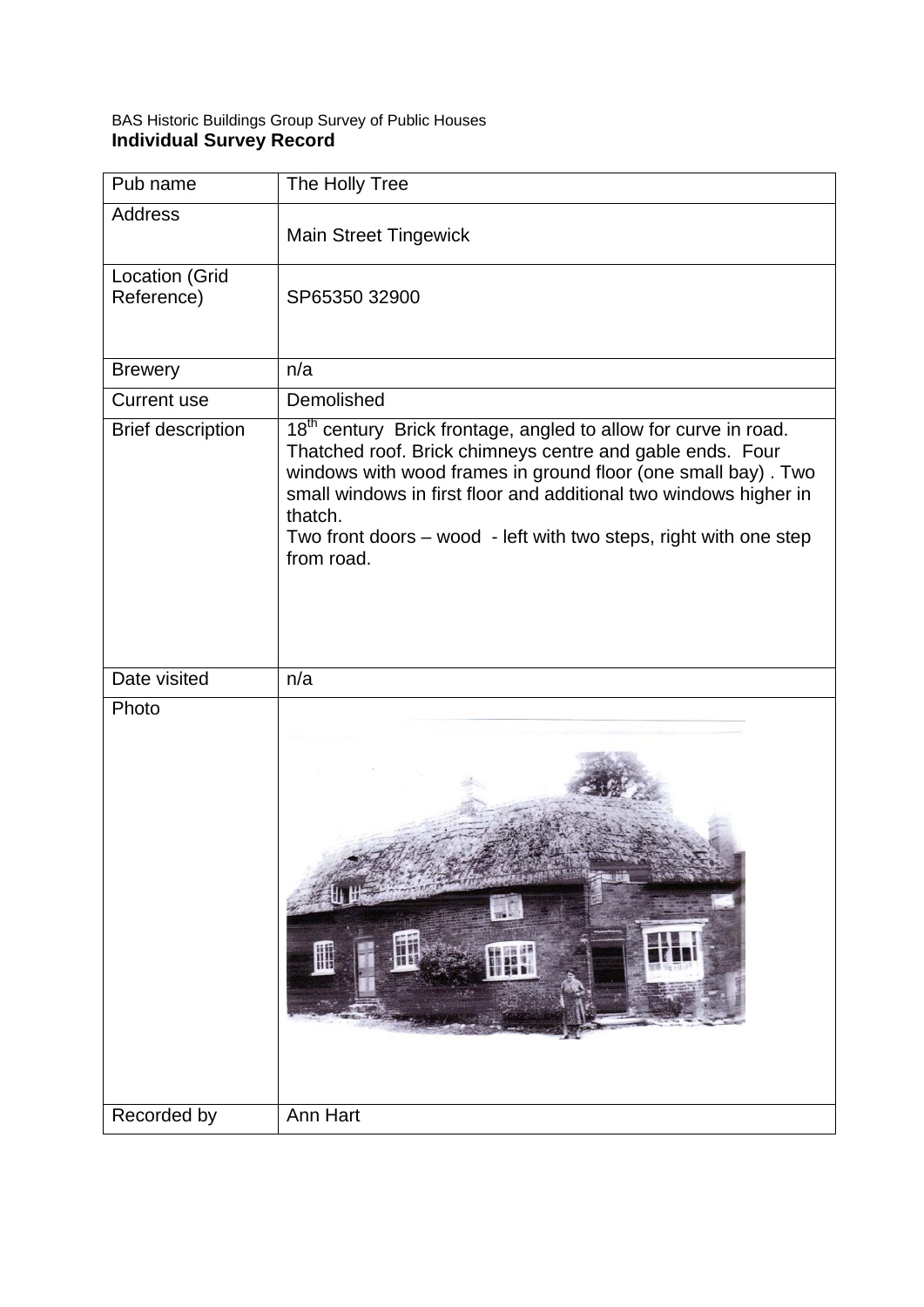| Pub name                            | Pig and Whistle                                                                                                                                                                                                                                                                                                                                                                                                                                                                                                                                                                                                                                                                                                                               |
|-------------------------------------|-----------------------------------------------------------------------------------------------------------------------------------------------------------------------------------------------------------------------------------------------------------------------------------------------------------------------------------------------------------------------------------------------------------------------------------------------------------------------------------------------------------------------------------------------------------------------------------------------------------------------------------------------------------------------------------------------------------------------------------------------|
| <b>Address</b>                      | 3 Crooked Copttage and 3a The Old Pig and Whistle, Cross Lane<br>Tingewick                                                                                                                                                                                                                                                                                                                                                                                                                                                                                                                                                                                                                                                                    |
| <b>Location (Grid</b><br>Reference) | SP65620 32800                                                                                                                                                                                                                                                                                                                                                                                                                                                                                                                                                                                                                                                                                                                                 |
| <b>Brewery</b>                      |                                                                                                                                                                                                                                                                                                                                                                                                                                                                                                                                                                                                                                                                                                                                               |
| <b>Current use</b>                  | 2 private houses                                                                                                                                                                                                                                                                                                                                                                                                                                                                                                                                                                                                                                                                                                                              |
| <b>Brief description</b>            | 17 early 18 <sup>th</sup> Century?<br>Continuous frontage of cut-pointed lime and shale rubble stone<br>with a cement tiled roof. Chimneys of brick. Replacement plastic<br>casement windows.<br>No 3. Two storeys, end onto road. Northern wall of rendered<br>heavy timbered box framing and corner post and tie-beam<br>covered by stone work. Heavy banded timber door with 2 small<br>lights: window above belongs to 3a.<br>No 3a Roof level raised at back with walls of stone and brick.<br>Modern wooden door with central light: two steps to doorway.<br>New southern extension of stone and gable wall of brink, which<br>replaced attached cart shed/ garage, with door and two windows.<br>Second floor windows are as dormers. |
| Date visited                        | Various and 21 September 2012                                                                                                                                                                                                                                                                                                                                                                                                                                                                                                                                                                                                                                                                                                                 |
| Photo                               | <b>Jackie Nash</b>                                                                                                                                                                                                                                                                                                                                                                                                                                                                                                                                                                                                                                                                                                                            |
| Recorded by                         | <b>Jackie Nash</b>                                                                                                                                                                                                                                                                                                                                                                                                                                                                                                                                                                                                                                                                                                                            |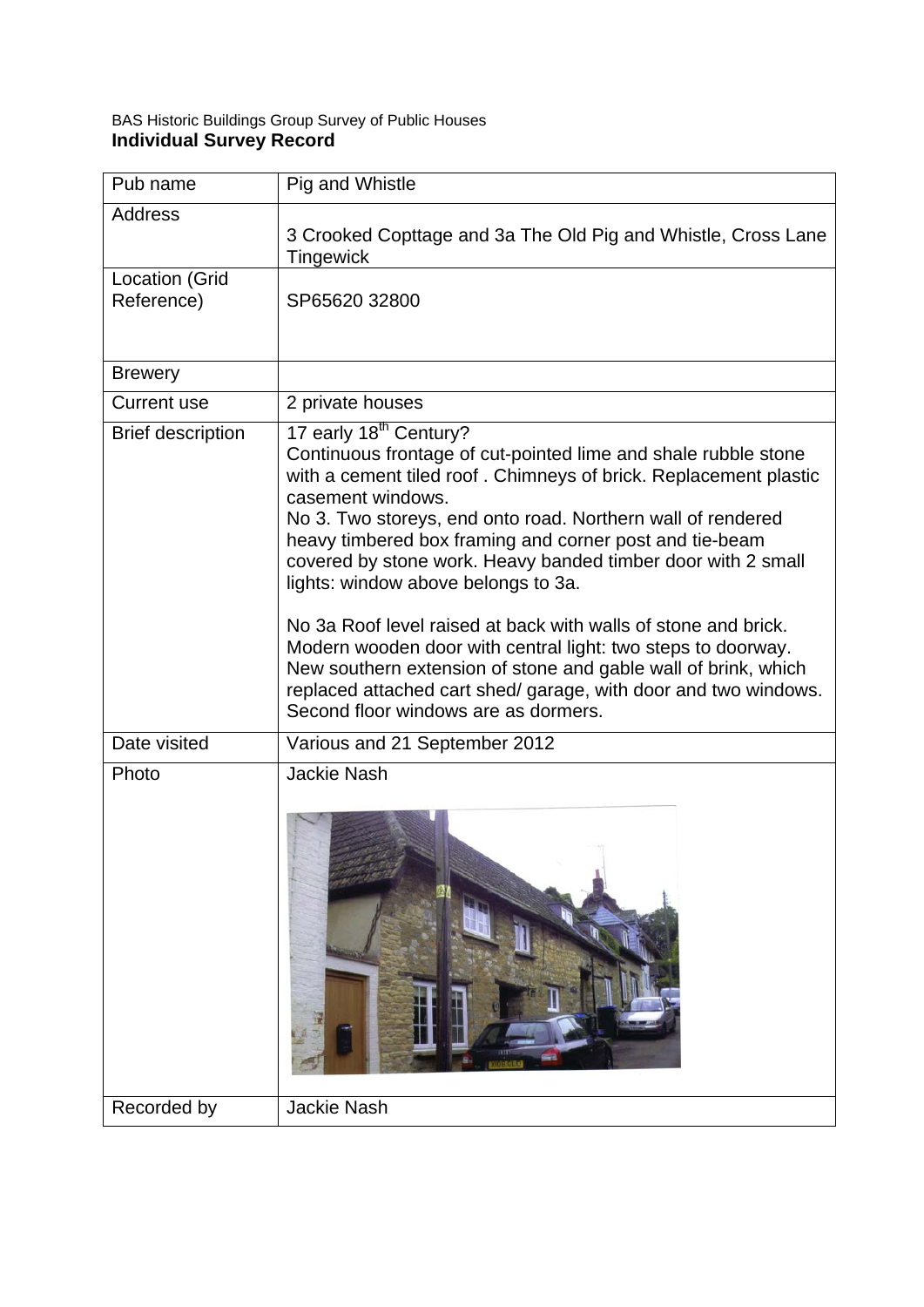| Pub name                            | The Plough                                                                                                                                                                                                                                                                                                                                                                                                                      |
|-------------------------------------|---------------------------------------------------------------------------------------------------------------------------------------------------------------------------------------------------------------------------------------------------------------------------------------------------------------------------------------------------------------------------------------------------------------------------------|
| <b>Address</b>                      | Foxhill<br>Chetwode<br><b>Buckingham</b><br><b>MK18 4JS</b>                                                                                                                                                                                                                                                                                                                                                                     |
| <b>Location (Grid</b><br>Reference) | SP6545 3070                                                                                                                                                                                                                                                                                                                                                                                                                     |
| <b>Brewery</b>                      | N/A                                                                                                                                                                                                                                                                                                                                                                                                                             |
| <b>Current use</b>                  | Private house                                                                                                                                                                                                                                                                                                                                                                                                                   |
| <b>Brief description</b>            | C18? Colour-washed rendered brick – some rendered<br>stone to side and rear. Weather board to upper floor<br>RH end.<br>Two storey Clay tiled gabled roof. Brick chimney<br>stack at I gable end and one on rear extension.<br>Central door to front with wooden porch. Two doors to<br>rear. Wood frame windows - 3 at ground floor front, 4<br>at first floor front.<br>No outside trap door to cellar. Cellar now filled in. |
| Date visited                        | $3rd$ July 2012                                                                                                                                                                                                                                                                                                                                                                                                                 |
| Photo                               | <b>Ruth Roy</b><br>$\overline{+1}$<br>$\mathbb{H}$<br>$\mathbb H$<br>11 T<br>W                                                                                                                                                                                                                                                                                                                                                  |
| Recorded by                         | <b>Ruth Roy</b>                                                                                                                                                                                                                                                                                                                                                                                                                 |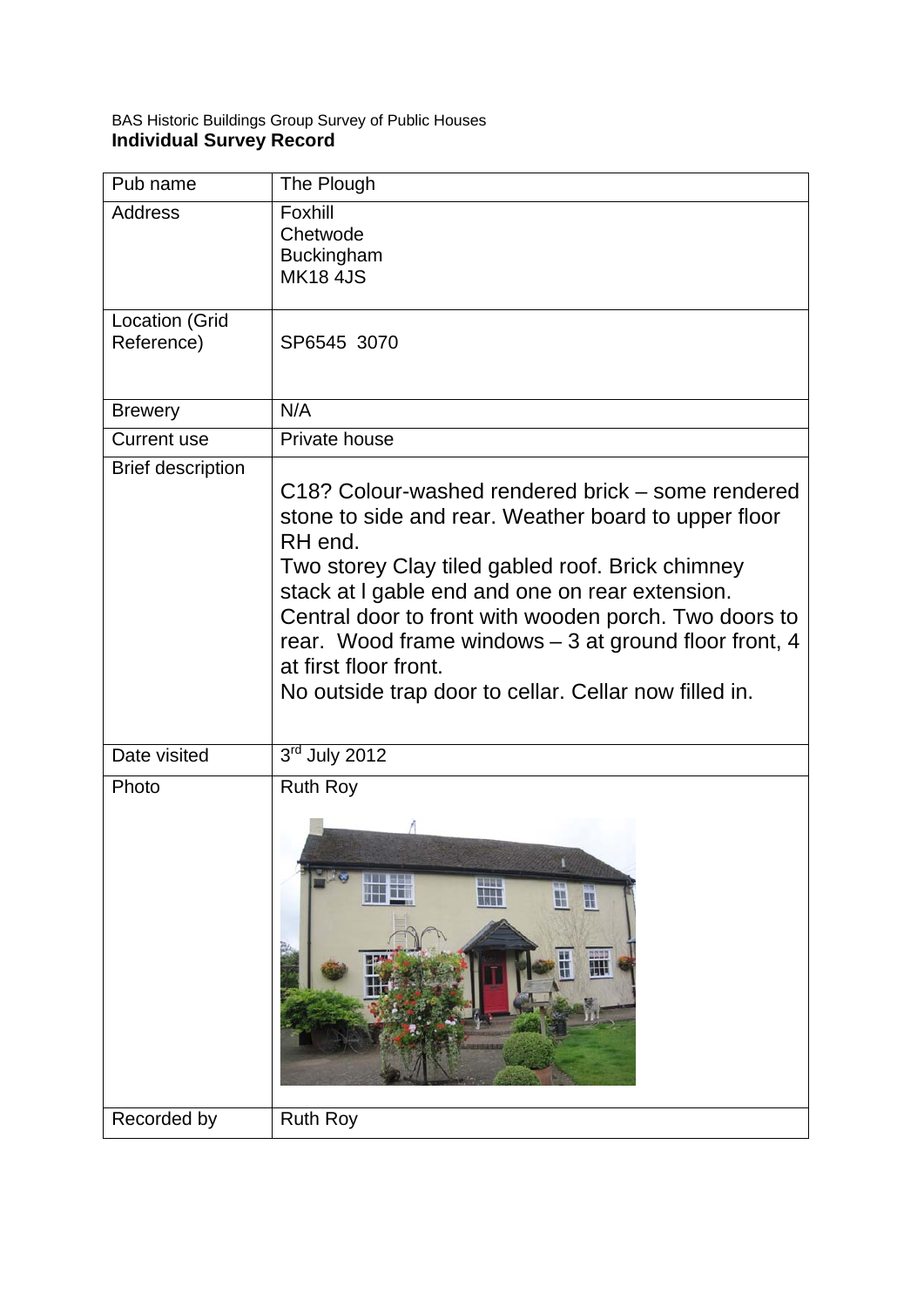| Pub name                     | <b>Red Lion</b>                                                                                                                                                                                                                                                                                                                                                                                               |
|------------------------------|---------------------------------------------------------------------------------------------------------------------------------------------------------------------------------------------------------------------------------------------------------------------------------------------------------------------------------------------------------------------------------------------------------------|
| <b>Address</b>               | <b>Buckingham Road</b><br><b>Little Tingewick</b><br><b>MK184AG</b>                                                                                                                                                                                                                                                                                                                                           |
| Location (Grid<br>Reference) | SP64047 32682                                                                                                                                                                                                                                                                                                                                                                                                 |
| <b>Brewery</b>               | <b>Fullers</b>                                                                                                                                                                                                                                                                                                                                                                                                |
| <b>Current use</b>           | <b>Public House</b>                                                                                                                                                                                                                                                                                                                                                                                           |
| <b>Brief description</b>     | Grade 11 Listed 1983, C17-18 Rubble stone with<br>some renovation in brick.<br>Thatched roof with brick stacks to gable and centre.<br>Wooden lintels to openings. 2 storeys. Irregular 2<br>and 3-light casements, of metal in LH ground floor<br>bays. Door in modern brick porch with tiles gabled<br>roof between RH bays. To left of door a 3-light<br>wooden casement in an angled bay with tiled roof. |
| Date visited                 | $28th$ July 2012                                                                                                                                                                                                                                                                                                                                                                                              |
| Photo                        | <b>Ruth Roy</b><br>THE RED LION                                                                                                                                                                                                                                                                                                                                                                               |
| Recorded by                  | <b>Ruth Roy</b>                                                                                                                                                                                                                                                                                                                                                                                               |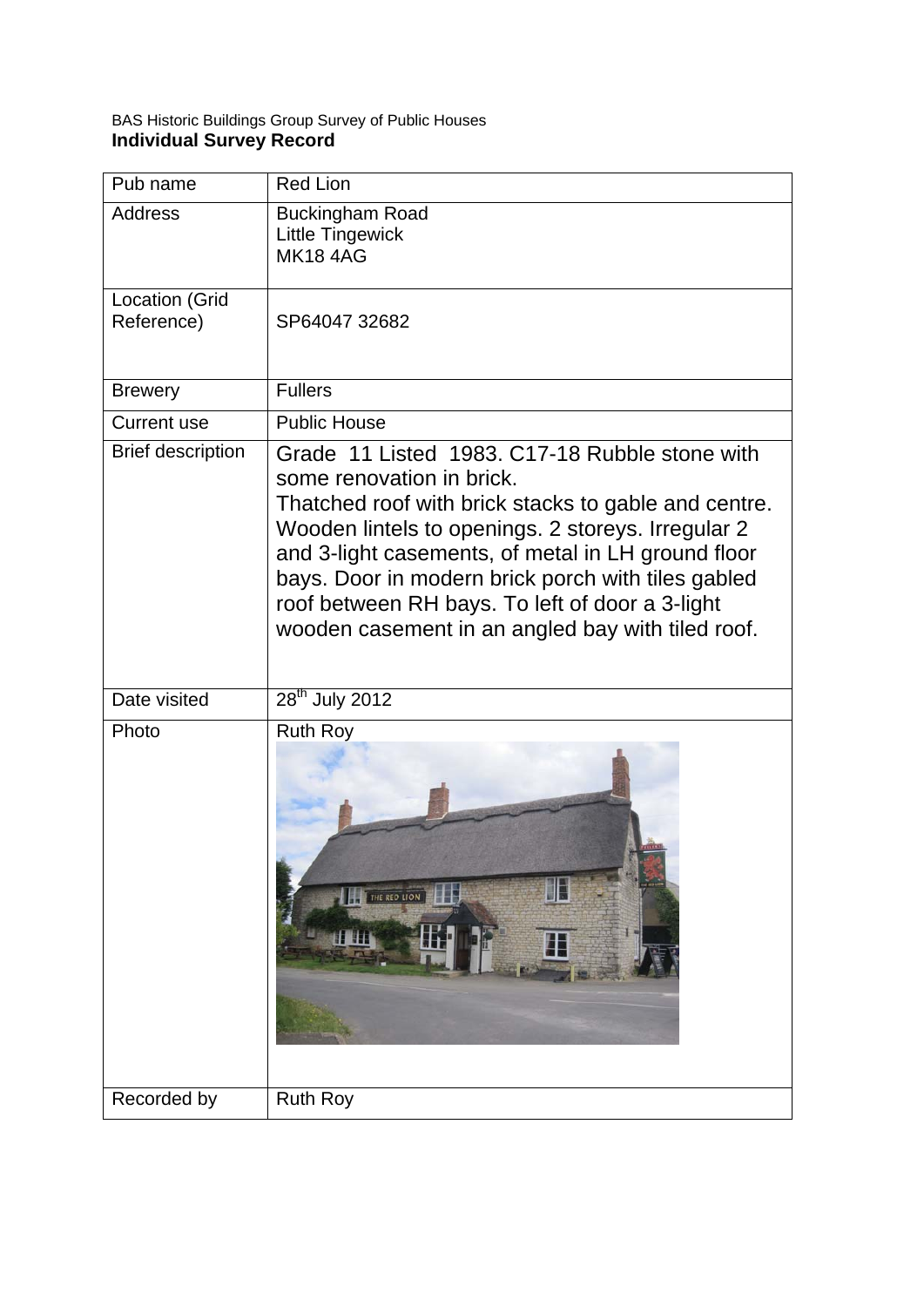| Pub name           | <b>ROYAL OAK INN</b>                                          |
|--------------------|---------------------------------------------------------------|
| <b>Address</b>     |                                                               |
|                    | Main Street Tingewick MK184NN                                 |
| Location           | SP 6532                                                       |
| (Grid              | 10/107 (north side) Royal Oak Inn                             |
| Reference)         |                                                               |
| <b>Brewery</b>     | GK IPA and Fullers London Pride. Admiral Taverns              |
| <b>Current use</b> | Public house                                                  |
| <b>Brief</b>       | Grade II listed; C18. Colour-washed rubble stone, tiled roof. |
| description        | LH block has coped gables with moulded kneelers, and          |
|                    | boxed eaves forming cornice. Brick stacks at gable ends. 2    |
|                    | storeys. 2 main bays with lower extension set back to right   |
|                    | and terminating in a lean-to. Ground floor has modern         |
|                    | angular bays with wooden casements, first floor has sash      |
|                    |                                                               |
|                    | windows. 6-panelled door to right of main block has a flat    |
|                    | wooden hood on brackets and a rectangular fanlight with       |
|                    | marginal coloured glazing. Listing NGR: SP6552432866          |
|                    |                                                               |
| Date visited       | 2012                                                          |
| Photo              | Photo by Lorraine Carter; 2009                                |
|                    |                                                               |
| Recorded by        | Lorraine Carter                                               |